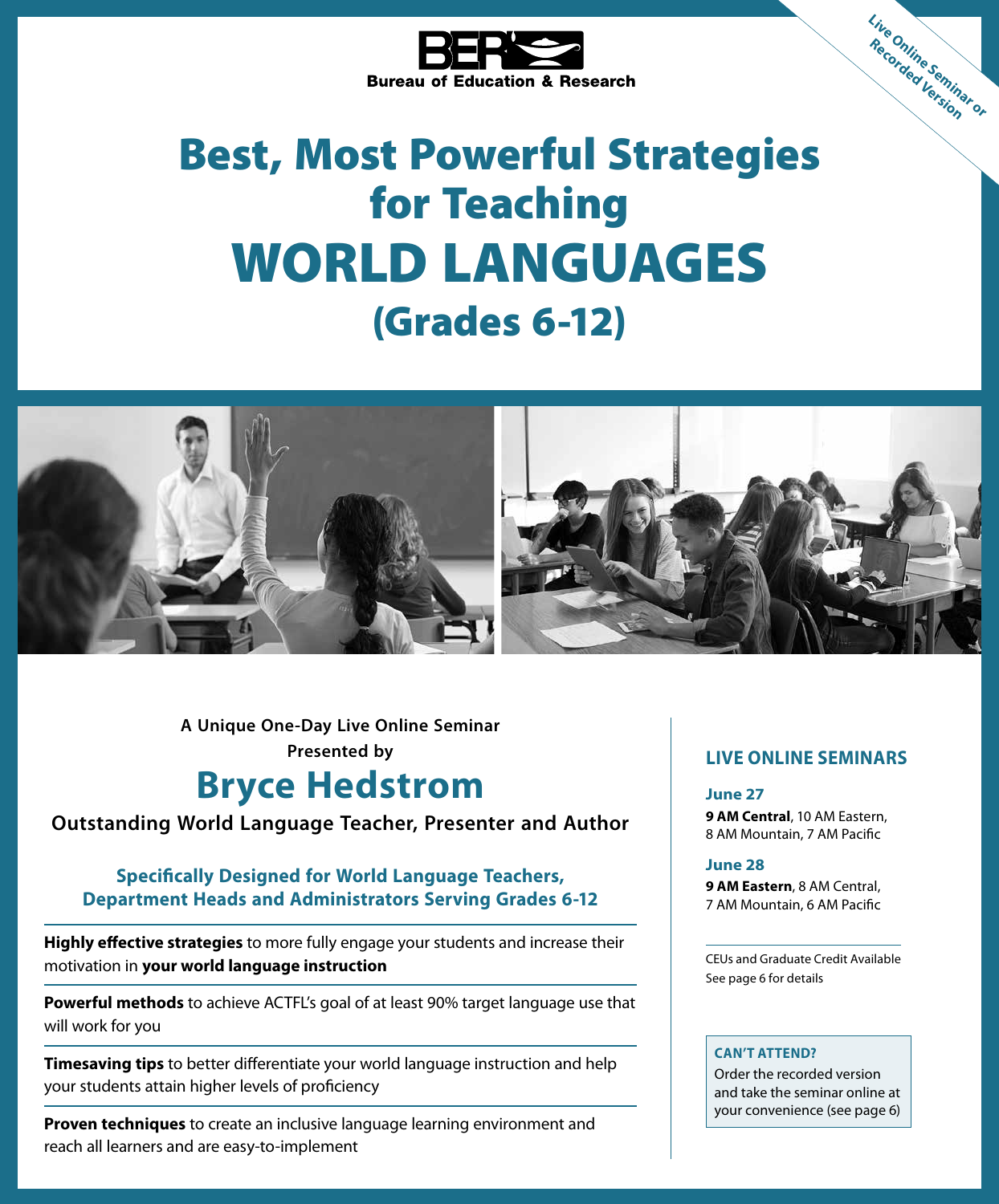# **Ten Key Benefits of Attending**

"This was the most engaging, interesting and relatable seminar I have attended."

> **– KELLY BUCCI, SPANISH TEACHER**



**Who Should Attend**

World Language Teachers, Department Heads and Administrators Serving Grades 6-12

### **1. Learn the Best Practical Strategies for Teaching World Languages**

As an experienced teacher who has successfully worked with students and teachers for many years, Bryce has developed dozens of proven techniques to more deeply engage students and improve their language acquisition … Walk away reinvigorated and inspired to implement a wealth of new strategies and ideas

### **2. Increase Use of the Target Language**

Learn a variety of strategies to increase the time both you and your students spend speaking the target language

### **3. Learn New Ways to More Effectively Differentiate Your Language Instruction to Reach All Students**

You will find out many dynamic, proven techniques to help all students succeed and feel good about your class … Learn quick and effective ways to check for understanding and provide the appropriate degree of rigor for all students

### **4. Accelerate Fluency with Natural Language Use**

Learn how to use language in ways that allow students to acquire elements of grammar naturally … Get your students to understand and fluently use grammar that was previously thought impossible

### **5. Personalize the Language Learning Experience for Your Students**

Find out ways that work to engage students by giving them the tools to talk about their own lives and interests … Increase engagement, minimize disruptions and enhance language acquisition

### **6. Promote Spontaneous, Authentic Communication in the Target Language**

Learn simple, innovative and effective ways to get your students to use the language in meaningful and personally relevant ways

### **7. Learn from an Outstanding, Nationally Recognized World Language Teacher**

Bryce is recognized across the country and abroad for his innovative ideas in world language teaching … As a classroom teacher, he knows what works with the constantly moving target of today's students

### **8. Enhance the Interpersonal Mode of Communication**

Discover easy-to-implement ways to engage students in unrehearsed language use with role playing, pictures, rejoinders, and life discussions

### **9. Learn New Ways to Deliver Cultural Content in the Target Language**

Find out how to use "comprehended input" to teach the culture, history, geography and legends of the target language in your classroom … Use the language to teach content

### **10. Receive an Extensive World Language Digital Resource Handbook**

Each participant will receive an extensive world language digital resource handbook with copy-ready materials specifically designed for this seminar filled with a wealth of practical ideas, information and activities that you can implement right away in your own world language learning environment, whether your instruction is face-to-face or online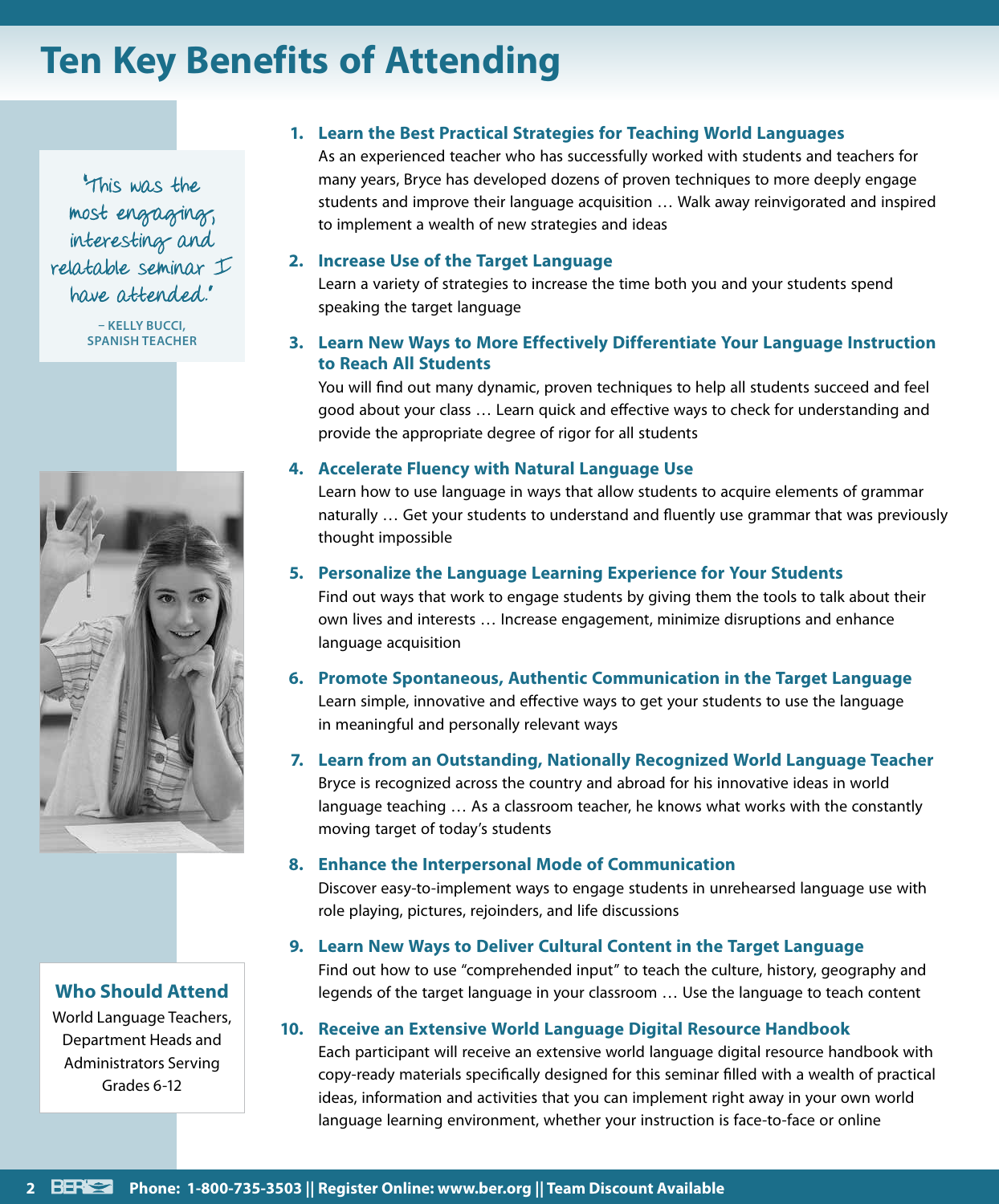# **Outstanding Strategies You Can Use Immediately**

### **What You Will Learn ...**

- **• Dozens of the most effective strategies** for strengthening your world language instruction
- **• Classroom-tested routines** that will maximize your instructional time
- **• Three key strategies to teach reading in the target language** to keep students engaged and able to read on their own, even in lower level classes
- **• Engaging ways to start and end class** that save time, create a sense of community and foster mutual respect
- **• The no-prep reading strategy** that launches fluency to unparalleled levels
- **• How to use rejoinders** to spark rampant natural language use and keep students acquiring the language long after they leave your class
- **• Five ways to check reading comprehension quickly and painlessly** with low to no-prep techniques
- **• Proven techniques** to make content more meaningful and relevant to more students
- **• Techniques to create a classroom culture** that breeds community and trust, builds proficiency, and creates the desire in students to continue to acquire the language
- **• How to choose the most effective reading materials** for effective and long-term language acquisition to help students painlessly acquire the most challenging aspects of grammar
- **• Highly effective differentiation techniques** that will challenge quick learners, meet average students and not leave slower students behind
- **• Ways to encourage natural speech** with and among your students





"Mr. Hedstrom provided us with so many resources, examples and ideas. I am excited to take these back to my classroom tomorrow!"

**– KAREN URRITIA-MICKLER, SPANISH TEACHER**

### **Practical Ideas and Strategies**

This outstanding seminar by nationally known world language teacher, **Bryce Hedstrom**, has been specifically designed to help you more effectively teach for proficiency and achieve the goal of using the language 90% of the time. Bryce will present dozens of practical ideas to invigorate your world language instruction and make communication in the target language. You'll learn practical tips, activities, assignments, and strategies to more successfully engage all students, including beginners, in the target language.

Bryce will present, model and provide opportunities to practice activities and techniques during the seminar. You will find out how to integrate students' personal identities into the fabric of your class and make each student feel like the most important one in the room. You will learn new ways to ask questions and ask follow-up questions that will engage all students and let them get to know one another, like one another and respect one another better, all in the target language.

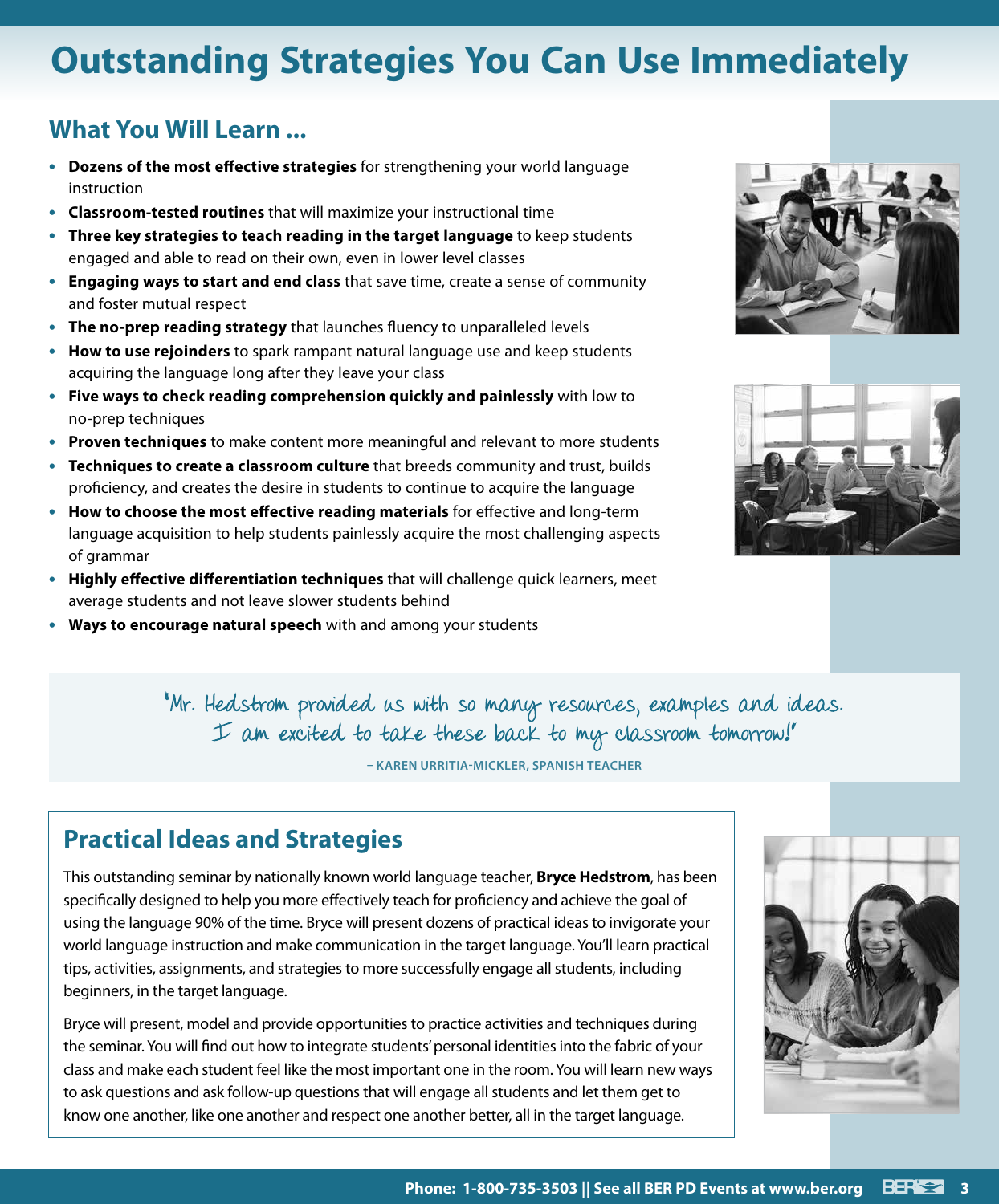# **A Message From Seminar Leader, Bryce Hedstrom**



## **Uniquely Qualified Instructor**

**BRYCE HEDSTROM** is widely recognized as an outstanding world language teacher with more than 25 years of experience at all levels. A frequent regional, state and national presenter, he is known for helping world language teachers to enhance their existing programs by incorporating many strategies that emphasize social awareness, interpersonal communication and varied reading techniques in the classroom.

Bryce is the author of *Best, Most Powerful Strategies for Teaching World Languages (Grades 6-12)*, the extensive digital resource handbook each participant will receive. In addition, he is the author of many world language instructional materials, teacher resources and fiction and non-fiction for students.

*Bryce's seminars emphasize practical, time-efficient strategies – all proven successful in his own classroom – that give teachers a vast array of methods and materials to significantly improve student participation leading to their more proficient use of the target language. Participants leave Bryce's seminars rejuvenated and eager to implement new strategies and ideas in their own world language classrooms.*

### Dear Colleague:

Some teachers seem to be born to teach. I was not one of those people. I always longed to be an effective teacher, but for years I honestly was not as effective as I wanted to be. With the help of colleagues and seminars like this one, I learned techniques that worked. Later, I developed many additional strategies of my own. I've designed this seminar to increase your learning curve and increase your teaching options by sharing what I've learned really works.

The focus of our day will be on practical strategies and techniques that will enhance your teaching for proficiency and accelerate your students' language acquisition in equitable, engaging and effective ways. This is not theory for me – I use each of these methods in my daily classes. The techniques I will share with you are grounded in the current best practice of world language instruction, the latest brain research and years of practical application. You will get the kind of insight and advice that only an experienced teacher can give you.

This seminar will include practical ideas that will help you to continue to deliver compelling, comprehensible input to your student on a sustainable basis. Classroom management, reading strategies and personalization have become areas where I have been able to help teachers the most and I will share my best ideas with you.

I am confident that you will leave the seminar energized and eager to add the practical ideas you have picked up to your own teaching repertoire. *You'll leave with many additional strategies to create a learning environment that is proficiency-focused, humane and inclusive, where all students feel that they can learn the language and want to attend class.*

I look forward to spending the day with you!

Bryn Hetter

Bryce Hedstrom

P.S. The emphasis will be on **practical strategies** that you can start using the day after the seminar in your own classroom.

"The focus of our day will be on practical strategies and techniques that will enhance your teaching for proficiency and accelerate your students' language acquisition."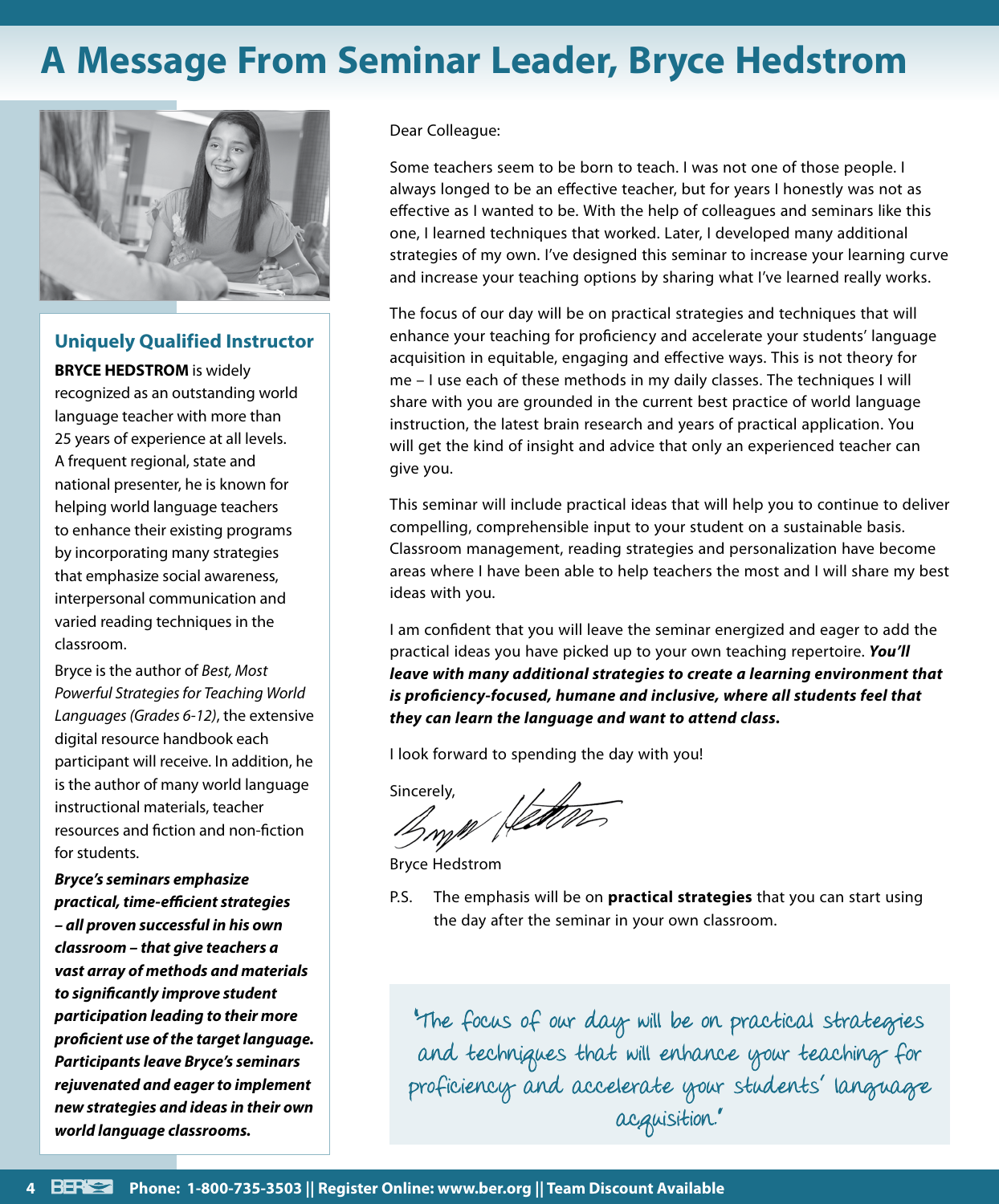# **What Your Colleagues Say About Bryce Hedstrom**

*"Bryce is a fantastic presenter. He has great ideas that I can put into place as soon as I return to school."* **Beth Faria, Spanish Teacher**

*"This was a great seminar for any teacher, veteran or brand new! Bryce is refreshing, calm and kind. His content is extremely useful."* **Alissa Dunham, Spanish Teacher**

*"Coming to Bryce's seminar was one of the best career decisions I have made. Bryce made all of the topics easily accessible, even to people less familiar with CI and language acquisition theory."* **Sarah Mize, H.S. Latin Teacher**

*"I can't believe how FAST this day went. I've never left any seminar feeling like I could use a few more hours. I enjoyed watching Señor Hedstrom's videos of how he facilitates these learning opportunities."* **Eva Lear, Spanish Teacher**

*"I appreciated Mr. Hedstrom's intensely practical approach to both classroom management*  **and curriculum** content." *CONDER CONDER CONDER Kristina Snavely, H.S. Spanish/English Teacher* 



#### *"Awesome! Gracias, Bryce!"* **Rebecca Alvarez, Spanish Teacher**

*"Bryce presents very beneficial, useful information. His ready-to-use techniques are much appreciated."* **Lupe Negrete, H.S. Spanish Teacher**

*"I enjoyed every minute of Bryce's seminar. Can't wait to get back in my class to try some of this."* **Marie Perez, Spanish Teacher**

*"I loved, loved, loved getting so many practical techniques I can use tomorrow in my class. I especially learned a lot about how to connect with students using the target language."*

**Cara Kasperson, Spanish Teacher**

*"Bryce presents lots of high-impact strategies for building relationships with students and increasing comprehensive input."* **Jeremy Molinaro, Spanish Teacher**

*"Beyond wonderful new strategies and ideas, it was a refresher on good teaching and how to engage ALL students in a positive learning community."*

**Sarah Bond, 6th Grade SLA/SS Dual Language Teacher**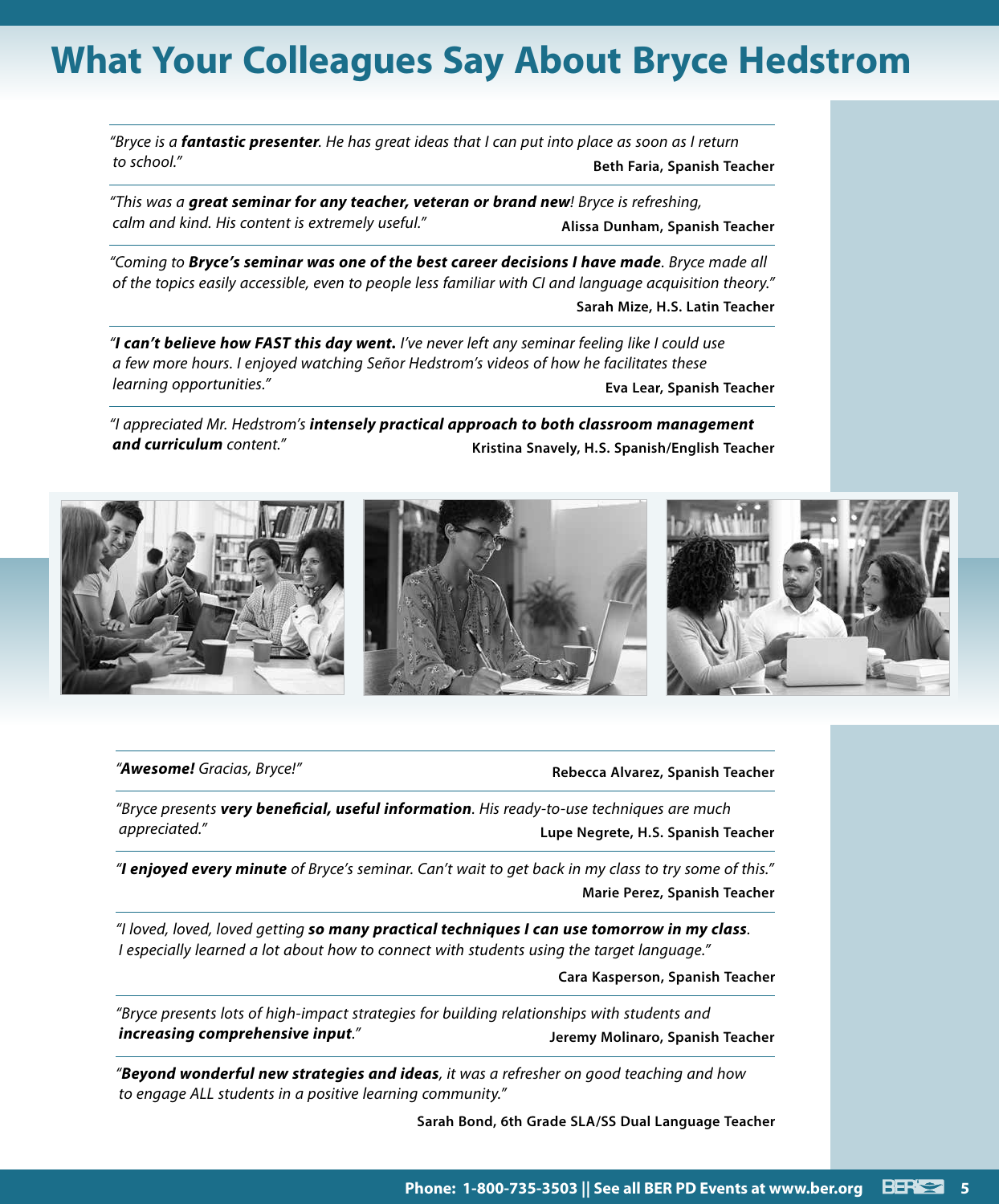# **Special Benefits of Attending**



"Bryce is very informative. I learned a lot of strategies that I can use in my classroom right away." **– BOYAN ZHANG,** 

### **On-Site Training**

Most BER seminars can be brought to your school or district in-person or online. See the options at www.ber.org/onsite or call 877-857-8964 to speak to one of our On-Site Training Consultants.

### **Extensive World Language Digital Resource Handbook**

Each participant will receive an extensive world language digital resource handbook specifically designed for this seminar. The handbook includes:

- The key principles of communicative language teaching
- Effective personalization strategies that create trust among students and build a community of enthusiastic target language speakers in your classroom
- Simple and effective approaches to teach reading
- Tips and techniques to personalize your students' language learning
- Concrete strategies for effective classroom management designed specifically for the world language classroom

### **Share Ideas with Other World Language Educators**

This seminar provides participants a great opportunity to share ideas with other educators interested in enhancing their world language program.

### **Consultation Available**

Bryce Hedstrom will be available for consultation regarding your questions and the unique needs of your own world language program.

### **Meet Inservice Requirements / Earn State CEUs**

Participants of Live Online Seminars and those completing the Recorded Version online can receive a certificate of participation that may be used to verify five continuing education hours. For details about state CEUs available, visit www.ber.org/ceus

### **Earn One to Four Graduate Semester Credits**



University of Global Anonprofit

Up to four graduate level professional development Massachusetts credits are available with an additional fee and completion of follow up practicum activities. Details for direct

enrollment with University of Massachusetts Global, will be available at this program.

### **Can't Attend?**

### **Other Professional Development Options:**

### **Recorded Version of the Seminar**

A video recorded version of this seminar will be available to take online at your convenience. You'll have access to the entire course and to the extensive digital resource handbook. Optional CEUs and graduate credit available. To enroll, see registration form on page 7.

### **Related On-Demand Online Courses**

Related On Demand Video-Based Online Learning courses, *Enhancing Spanish Language Instruction: Practical Activities to Strengthen Your Students' Proficiency in Spanish,* for Grades 6-12, *101 Best Strategies for Teaching World Languages,* for Grades 4-12, and other related courses are available for immediate registration. To enroll, visit www.ber.org/online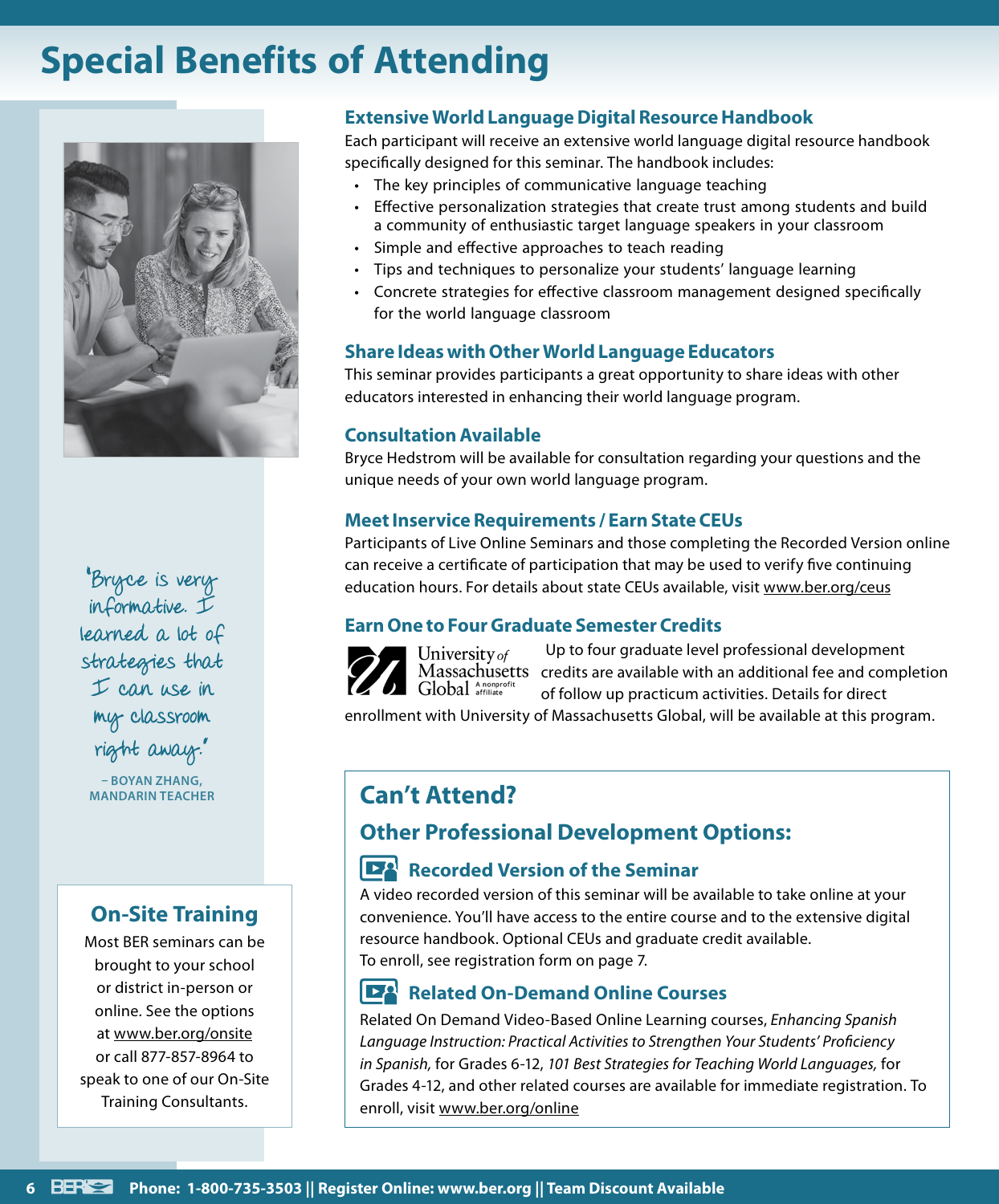# Best, Most Powerful Strategies for Teaching WORLD LANGUAGES **(Grades 6-12)**

| <b>Registration (FG32M1)</b><br>1. June 27, 2022 (Start time: 9 AM Central)<br>2. June 28, 2022 (Start time: 9 AM Eastern)<br>□<br>$-$ or $-$<br>3. I'd like to order the recorded version of this seminar<br>□<br>M.I.<br><b>LAST NAME</b><br><b>FIRST NAME</b><br>POSITION, SUBJECT TAUGHT<br><b>GRADE LEVEL</b> | <b>FIVE EASY WAYS TO REGISTER:</b><br>49<br><b>REGISTER ONLINE at: www.ber.org</b><br><b>EMAIL this form to: register@ber.org</b><br>PHONE toll-free: 1-800-735-3503<br>(Weekdays 5:30 am - 4:00 pm Pacific Time)<br>FAX this form to: 1-425-453-1134<br>圖<br><b>MAIL this form to: Bureau of Education &amp; Research</b><br>915 118th Avenue SE . PO Box 96068<br>Bellevue, WA 98009-9668 |
|--------------------------------------------------------------------------------------------------------------------------------------------------------------------------------------------------------------------------------------------------------------------------------------------------------------------|---------------------------------------------------------------------------------------------------------------------------------------------------------------------------------------------------------------------------------------------------------------------------------------------------------------------------------------------------------------------------------------------|
| SEMINAR LOCATION NUMBER: __<br>(Please see list above)                                                                                                                                                                                                                                                             | <b>Program Hours</b>                                                                                                                                                                                                                                                                                                                                                                        |
| List additional registrants on a copy of this form                                                                                                                                                                                                                                                                 | All Live Online Seminars are scheduled $9:00$ AM $-$ 3:30 PM in the time                                                                                                                                                                                                                                                                                                                    |
| <b>SCHOOL NAME</b>                                                                                                                                                                                                                                                                                                 | zone indicated. Check in 15 minutes prior. Registrants will be sent login<br>information by email four days before their Live Online Seminar.                                                                                                                                                                                                                                               |
| SCHOOL MAILING ADDRESS                                                                                                                                                                                                                                                                                             |                                                                                                                                                                                                                                                                                                                                                                                             |
|                                                                                                                                                                                                                                                                                                                    | <b>Fee</b><br>The registration fee is \$279 per person, \$259 per person for groups of                                                                                                                                                                                                                                                                                                      |
| <b>CITY &amp; STATE</b><br>ZIP CODE                                                                                                                                                                                                                                                                                | three or more registering at the same time. Call us at 1-800-735-3503<br>for groups of ten or more. Payment is due prior to the program.                                                                                                                                                                                                                                                    |
|                                                                                                                                                                                                                                                                                                                    | Fee includes seminar registration, a certificate of participation and                                                                                                                                                                                                                                                                                                                       |
| SCHOOL PHONE NUMBER<br>HOME PHONE NUMBER                                                                                                                                                                                                                                                                           | an extensive digital resource handbook. The fee is the same for<br>Live Online Seminars or Recorded Seminars.                                                                                                                                                                                                                                                                               |
| $\lambda$<br>$\lambda$<br>(                                                                                                                                                                                                                                                                                        |                                                                                                                                                                                                                                                                                                                                                                                             |
| Registration confirmations and login details are sent via e-mail                                                                                                                                                                                                                                                   | <b>Cancellation/Substitutions</b>                                                                                                                                                                                                                                                                                                                                                           |
| E-MAIL ADDRESS (REQUIRED FOR EACH REGISTRANT)                                                                                                                                                                                                                                                                      | 100% of your paid registration fee will be refunded if you can't attend<br>and notify us at least 10 days before the seminar. Late cancellations<br>made prior to the event date will be refunded less a \$15 service fee.<br>Substitutions may be made at any time without charge.                                                                                                         |
| HOME MAILING ADDRESS                                                                                                                                                                                                                                                                                               | <b>Further Questions</b>                                                                                                                                                                                                                                                                                                                                                                    |
|                                                                                                                                                                                                                                                                                                                    | Call the Bureau of Education & Research (800) 735-3503 or visit us                                                                                                                                                                                                                                                                                                                          |
| <b>CITY &amp; STATE</b><br>ZIP CODE                                                                                                                                                                                                                                                                                | online at www.ber.org                                                                                                                                                                                                                                                                                                                                                                       |
| <b>IMPORTANT: PRIORITY ID CODE: EFG32M1</b>                                                                                                                                                                                                                                                                        | <b>Program Guarantee</b><br>We stand behind the high quality of our programs by providing the<br>following unconditional guarantee: If you are not satisfied with this<br>program, we'll give you a 100% refund of your registration fee.                                                                                                                                                   |
| <b>METHOD OF PAYMENT - Team Discount Available</b><br>The registration fee is \$279 per person,<br>for teams of three or more registering at the same time, the fee is \$259<br>per person. Payment is due prior to the program. No cash, please.                                                                  |                                                                                                                                                                                                                                                                                                                                                                                             |
| $\Box$ A check (payable to <b>Bureau of Education &amp; Research</b> ) is attached                                                                                                                                                                                                                                 |                                                                                                                                                                                                                                                                                                                                                                                             |
| $\Box$ A purchase order is attached, P.O. #_____<br>(Be sure to include priority ID code on the P.O.)                                                                                                                                                                                                              |                                                                                                                                                                                                                                                                                                                                                                                             |
| $\Box$ Charge my:<br>□ MasterCard<br>$\Box$ VISA<br>$\Box$ Discover                                                                                                                                                                                                                                                |                                                                                                                                                                                                                                                                                                                                                                                             |
| MO/YR                                                                                                                                                                                                                                                                                                              |                                                                                                                                                                                                                                                                                                                                                                                             |
| (Found on back of card)                                                                                                                                                                                                                                                                                            |                                                                                                                                                                                                                                                                                                                                                                                             |
| Please print name as it appears on card                                                                                                                                                                                                                                                                            | FG32M1<br>© 2022 Bureau of Education & Research. All rights reserved.                                                                                                                                                                                                                                                                                                                       |